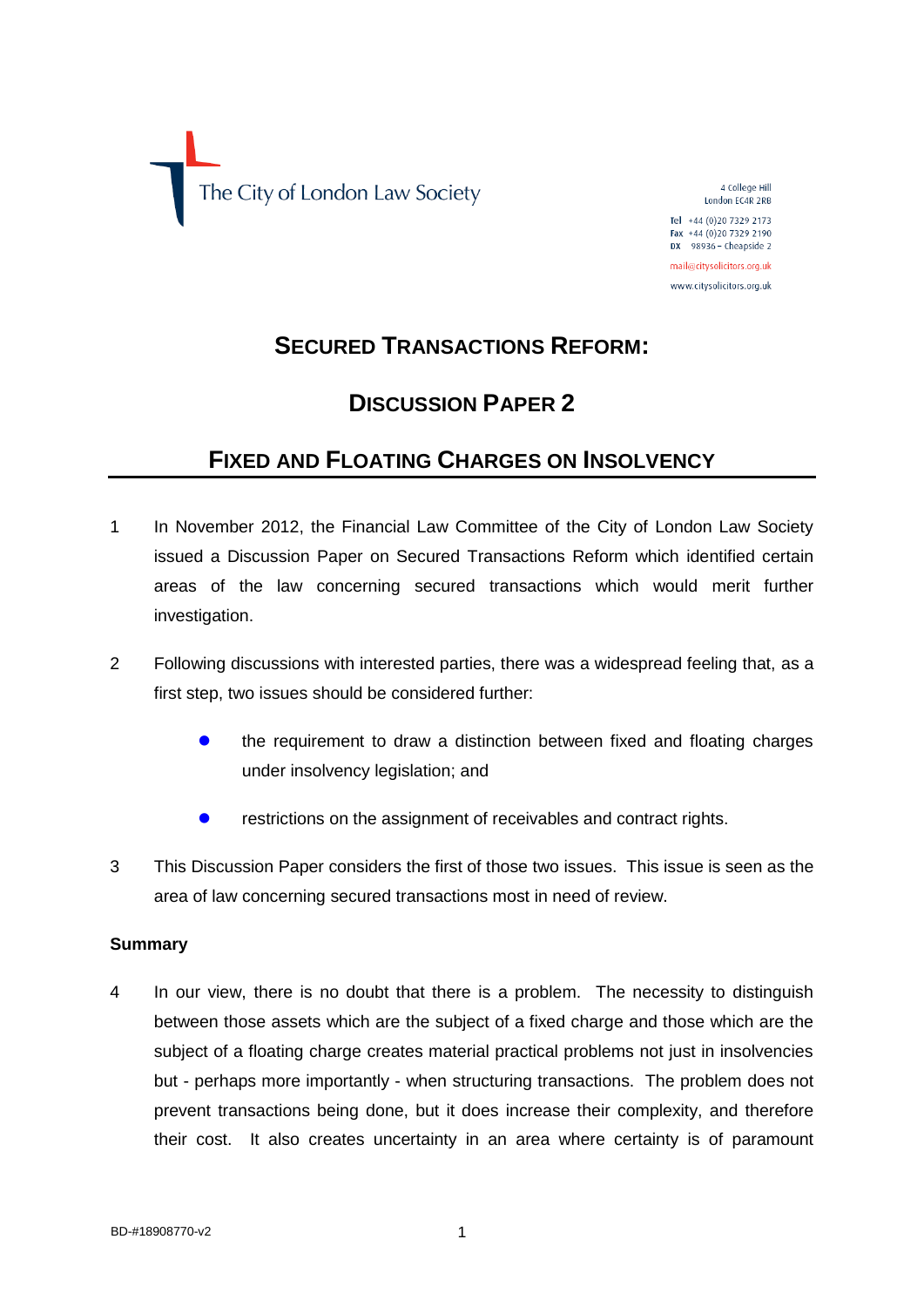importance.

5 Although it is clear that there is a problem, the solution is much more difficult to identify. There are policy issues at work here which we cannot resolve. But what we can do is identify the possible solutions and discuss the pros and cons of each.

### **What is the problem?**

- 6 The problem is that insolvency legislation requires a distinction to be drawn between fixed and floating charges; and that doing so creates a substantial degree of uncertainty as to the effect of secured transactions. This is inefficient and expensive for borrowers and for lenders. It may lead to an increase in the cost of credit, overcollateralisation or even the refusal of credit altogether.
- 7 There are two main reasons why we need to draw a distinction between fixed and floating charges. Both derive from insolvency legislation. In the first place, it is easier for a liquidator or administrator to set aside a floating charge than a fixed charge. And secondly, certain liabilities of the debtor rank ahead of a floating charge, but not of a fixed charge.
- 8 When a company goes into liquidation or administration, security granted in the period running up to the insolvency is vulnerable to being set aside. Security granted within six months before the insolvency proceedings start can be set aside as a preference if the company was insolvent at the time the security was given and, when giving the security, it was influenced by a desire to put the creditor in a better position. That provision applies to all types of security – whether fixed or floating.<sup>1</sup>
- 9 The insolvency legislation also contains a provision which only applies to floating charges. Under section 245 of the Insolvency Act 1986, to the extent that a floating charge secures money lent before the charge was created, it will be set aside if it was created within twelve months before the commencement of insolvency proceedings and, at the time the charge was created, the company was insolvent. There is no requirement to prove any desire to prefer the creditor.
- 10 In the result, it is much easier for a liquidator or administrator to set aside a floating charge than a fixed charge.

 $<sup>1</sup>$  Insolvency Act 1986, s239.</sup>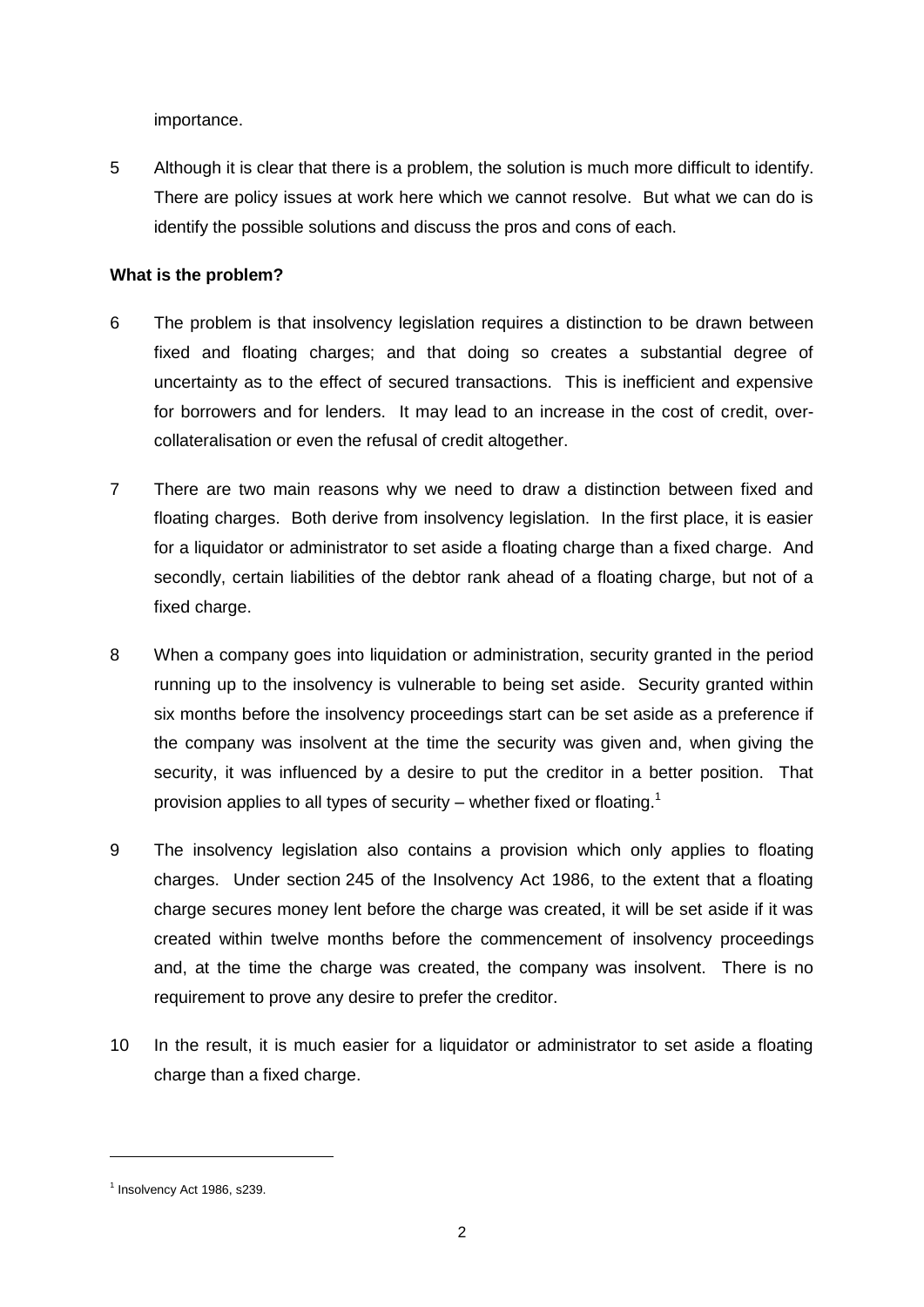- 11 More importantly, when the charged assets are sold, the way in which the net proceeds of sale are applied differs depending on whether the charge is a fixed charge or a floating charge. Where the charge is fixed, the chargee is entitled to the net proceeds of sale. But where the charge is floating, the chargee is only entitled to the net proceeds of sale once certain other liabilities have been paid. $2$  An administrator of the chargor also has much wider powers to use floating charge assets than fixed charge assets, $^3$  and in effect controls their realisation, leading to delays in repayment.
- 12 The liabilities which rank ahead of a floating charge but not a fixed charge are:
	- preferential creditors;<sup>4</sup>
	- a percentage of unsecured claims;<sup>5</sup>
	- expenses of an administration and certain expenses of a liquidation.<sup>6</sup>

### **How does the problem manifest itself in practice?**

- 13 The problem manifests itself in two ways when structuring transactions, and when the company gets into financial difficulties.
- 14 Perhaps the most obvious effect of a rule which requires a distinction to be drawn between fixed and floating charges in an insolvency is the necessity for those dealing with the affairs of an insolvent company to decide which side of the line a particular charge falls. It is clear that the parties are not the sole determinant of the question. The parties decide what the rights are of the debtor and the creditor in relation to the charged assets; but whether the charge is fixed or floating is ultimately a question of characterisation for the court. It depends on the degree of control which the creditor has over the assets which are the subject of the charge.<sup>7</sup>
- 15 Although it is relatively easy to state the test of whether a charge is fixed or floating, it is much more difficult in practice to determine which side of the line any particular charge falls. We know that if a creditor takes a charge over the book debts of a company and does not control the debtor's use of their proceeds, the charge will be

 $2$  Unless the charge arises under a security financial collateral arrangement – the Financial Collateral Arrangements (No. 2) Regulations 2003, (SI 2003/3226), regs 6, 8(1)(aa), 8(1)(b) and (c), 8(3)(b) and (c), 10(2A) and (2B) and 10(3). There is also an exception under The Financial Markets and Insolvency (Settlement Finality) Regulations 1999 (SI 1999/2979), reg 14(6).

<sup>3</sup> Insolvency Act 1986, Sch B1 paras 70 and 71.

<sup>4</sup> Insolvency Act 1986, ss40 and 175(2)(b) and Sch B1, para 65(2); and Companies Act 2006, s754.

<sup>5</sup> Insolvency Act 1986, s176A; Insolvency Act 1986 (Prescribed Part) Order 2003, SI 2003/2097.

<sup>6</sup> Insolvency Act 1986, Sch B1, paras 70 and 99; Insolvency Act 1986, s176 ZA; Insolvency Act 1986, Sch A1, para 20.

<sup>7</sup> The principles are summarised in *Re Brumark Investments (Agnew v Commissioner of Inland Revenue)* [2001] 2 AC 710 and *National Westminster Bank v Spectrum Plus* [2005] 2 AC 680.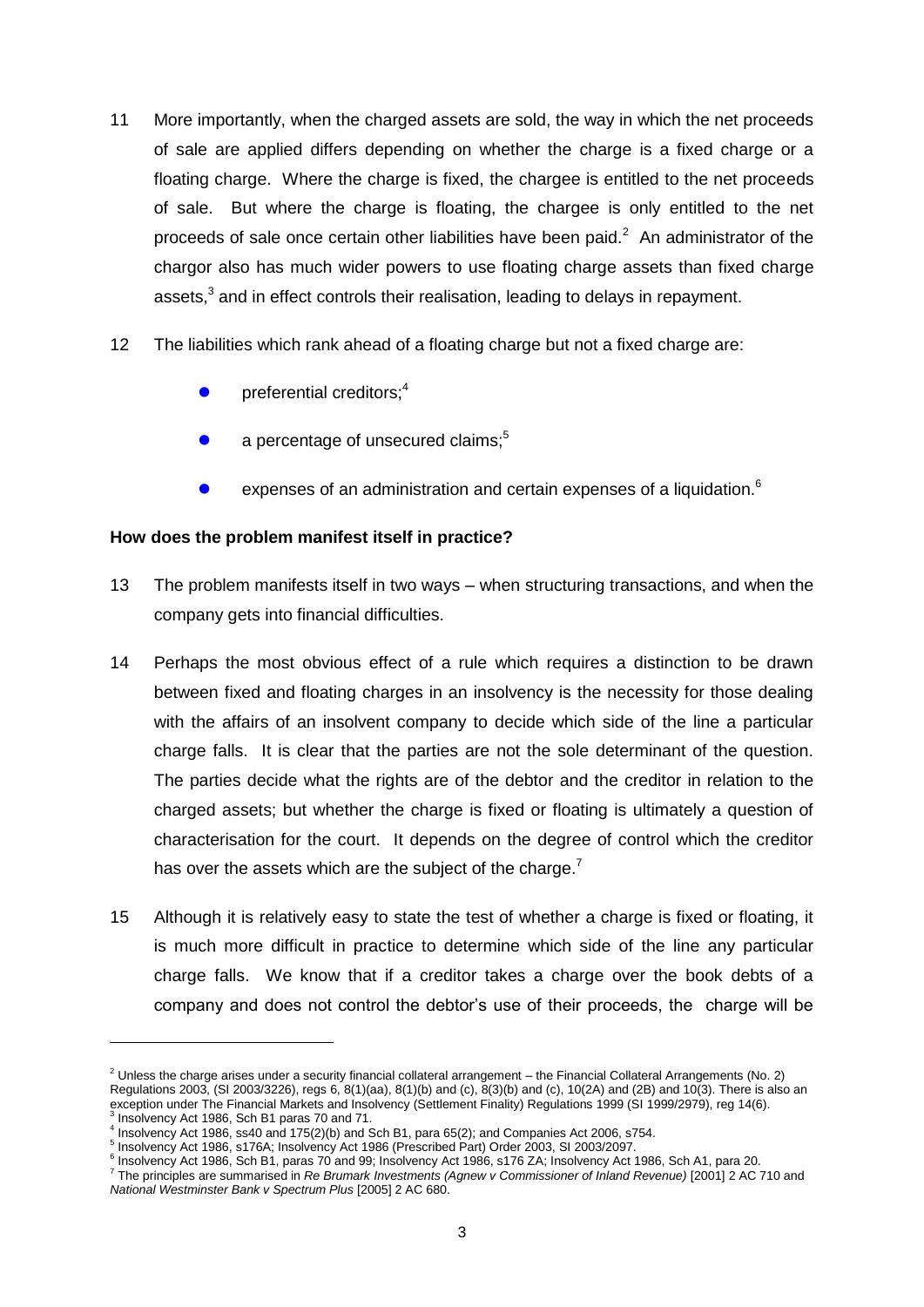floating. We also know that a charge over the benefit of a particular contract will be fixed if the debtor has no right to use its proceeds. But what we do not know is how much control is required before a particular charge can be said to be fixed rather than floating. There is a spectrum of possibilities between total control and no control at all, but how much control is required in any particular case to establish that the charge is fixed is by no means clear.

- 16 The problem with applying the test in practice is that it is very fact-specific, and it is a matter of judgement which side of the line any particular transaction falls.
- 17 This creates particular problems when structuring secured transactions. When a lender takes security, it expects to be paid out of the net proceeds of sale of the charged assets. If there are to be any limitations on its ability to do so, it expects to be able to work out what those are with certainty, so that they can be factored into the lending decision.
- 18 The difficulty with the current law is that it is very difficult in practice to give lenders clear advice whether or not they will be entitled to the proceeds of sale of assets charged to them. Preferential liabilities will often be relatively small, and there is a maximum figure for the priority of unsecured creditors' claims, but the expenses of an administration can be huge, and in many cases will account for the entirety of the proceeds of sale of floating charge assets. This would prove less of a problem if it were possible to be clear which assets are the subject of floating charges and which are the subject of fixed charges. But there is no certainty into which category many assets fall.
- 19 These problems occur in most types of secured transaction. For instance:
	- **In a property finance transaction, where the borrower is able to collect rents** until default, is all or part of the security floating?
	- **In an asset finance transaction (for instance in relation to a ship or an** aircraft), does the use by the borrower of the charterhire or lease rental before a default mean that some or all of the security is fixed or floating?
	- In the case of a share charge, does the ability of the borrower to receive dividends or to vote the shares before enforcement mean that the security is floating?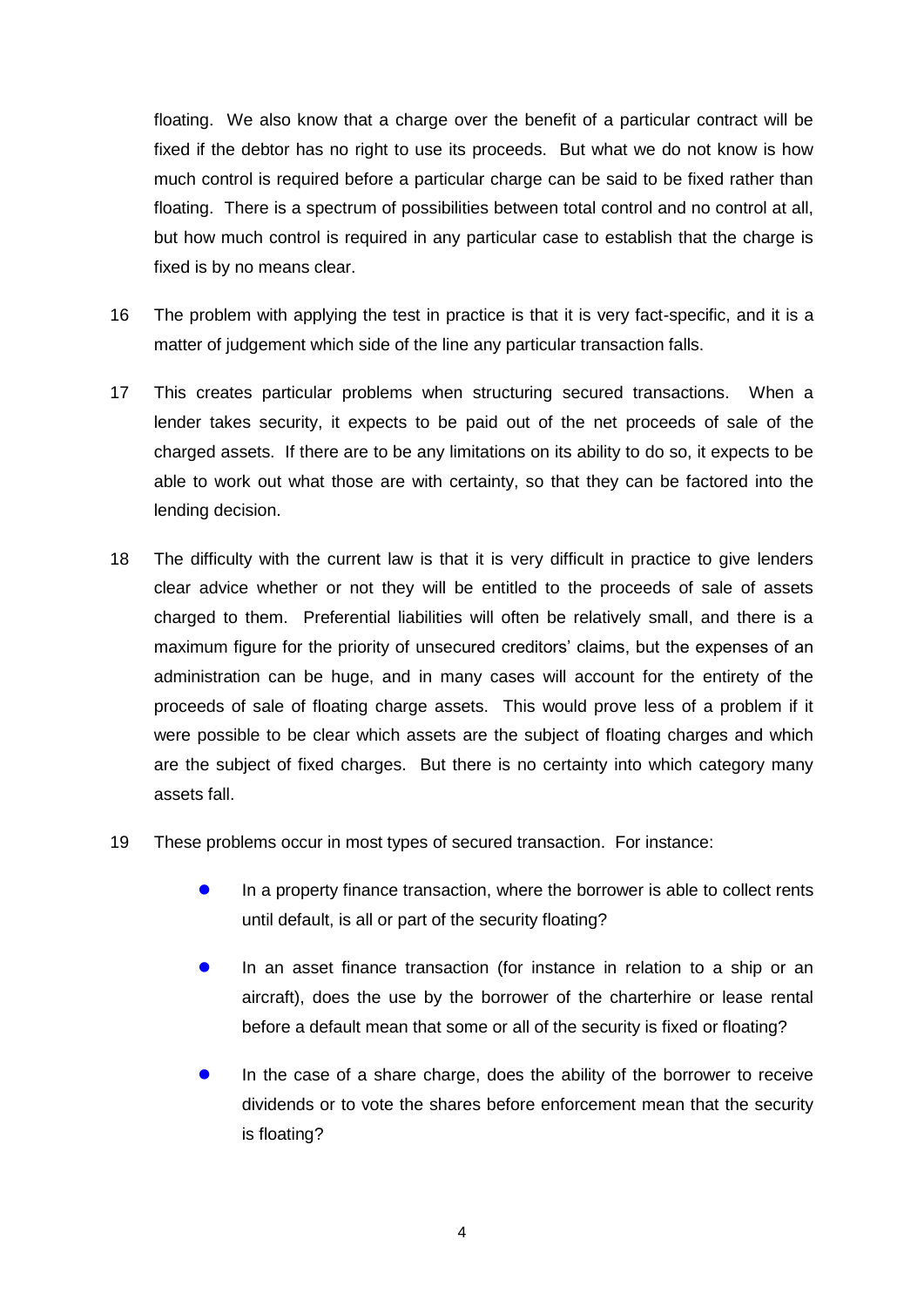- Where security is taken over assets in custody, does the ability of the borrower to direct the management of the fund – within limits – before enforcement, mean that the security is floating?
- 20 Because the decision of whether the charge is fixed or floating is a matter of judgement which depends on the precise facts of each individual case, and because there is little guidance in the cases, it is very difficult in practice to answer the question which lenders ask: Are they entitled to the net proceeds of sale of the charged assets?
- 21 A further problem with the current law is that, even if the restrictions contained in the documentation are themselves sufficient to create a fixed charge, the determination of the question whether a charge is fixed or floating does not depend entirely on the wording of the documentation. The way in which the parties actually conduct themselves in practice is also relevant to the determination of whether the charge is fixed or floating. What is the effect of the parties deciding, in practice, not to enforce all the restrictions strictly in accordance with the terms of the documentation? Does this mean that a charge which would otherwise be fixed has now become floating? This is a concern in many financings.<sup>8</sup>
- 22 This uncertainty does not stop deals being done. Lawyers find ways round the problem, and people have got used to the inevitable fudges which result. But, in practice, what this means is that the time, and therefore the cost, of secured transactions is increased. And that is in no-one's interests. One way round the problem is to turn a secured transaction into an outright one – for instance by means of title transfer. This avoids the fixed/floating charge problem, but at the cost of destroying the transferor's equity of redemption. In a secured transaction, both parties have a proprietary interest in the asset. In a title transfer arrangement, only one does. This shifts the balance of risk.

#### **How can the problem be solved?**

l

23 If it is clear that there is a problem, it is much less clear how to resolve it. There are competing policy issues which need to be considered before a choice can be made as to the most appropriate approach. It is not for us to make decisions of that kind. What we try to do, in the remaining part of this note, is to point out the issues and to suggest the pros and cons of some alternative approaches.

 $8$  It is clear from the authorities that what the parties actually do is relevant, although it sits uneasily with the principle that subsequent conduct cannot be used to interpret a contract.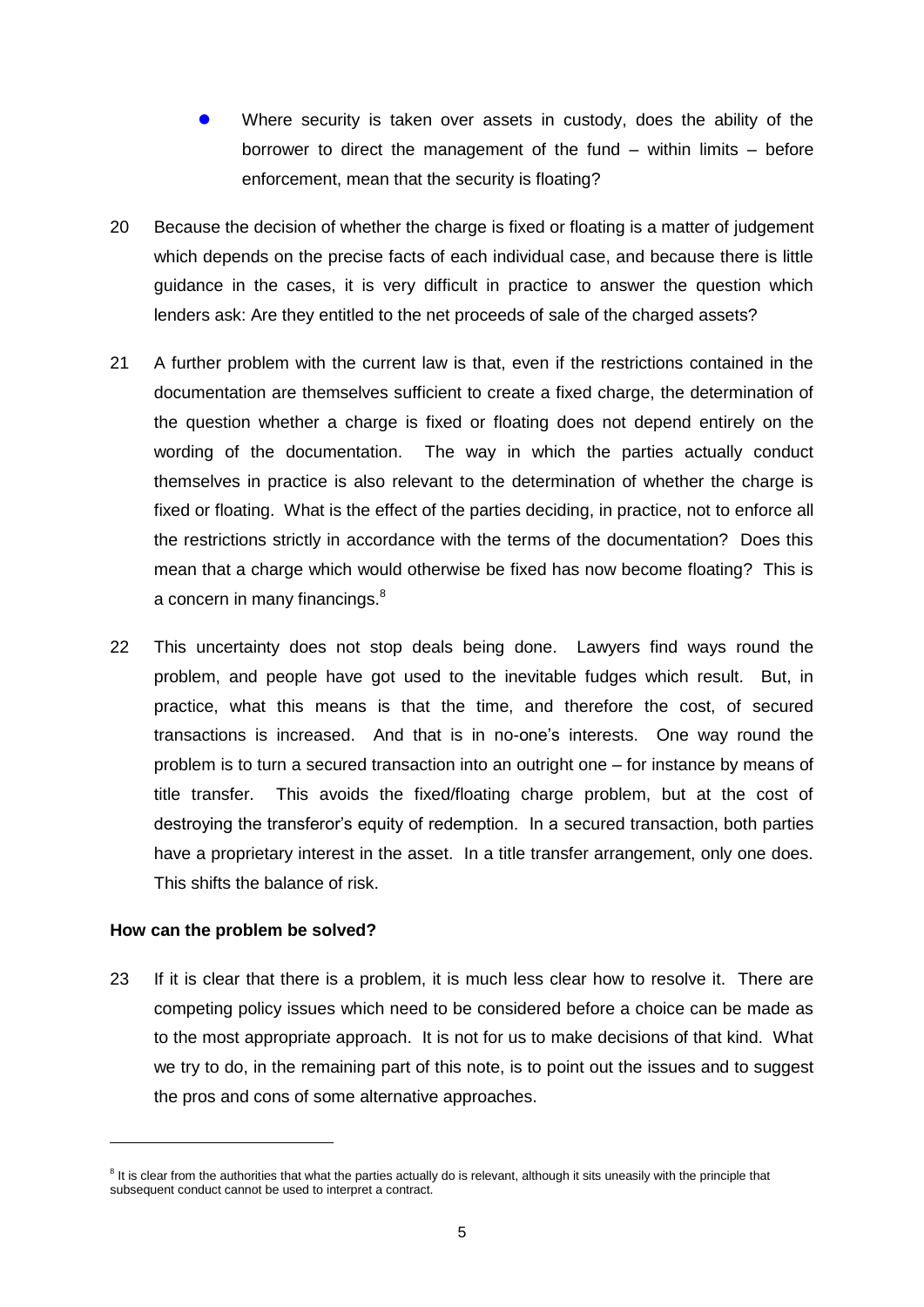#### **Policy issues**

- 24 There are two key policy issues to be considered.
- 25 The first is the need for certainty in financial transactions. The importance of security in making finance available to businesses would seem to be generally accepted. If a lender is to lend money on security over particular assets, it must necessarily take a risk on the value of the assets if they come to be enforced, but it would expect to be able to know, at the inception of the transaction, that it will recover the net proceeds of the value of the charged assets or, if not, the extent of any prior claims on those assets. Uncertainty as to the effect of a secured transaction can only reduce the likelihood of the debtor being able to borrow the money.
- 26 The second policy issue concerns the funding of administrations. The purpose of an administration is to enable the business (or, at least, the profitable parts of the business) of the debtor to survive – normally by the sale of the business as a going concern. There is a public interest in preserving viable businesses, and therefore in ensuring that the administrator has sufficient funds to do his job. The issue is whether, if the debtor has created a debenture over its assets and therefore has no free funds, the administrator should be able to use at least some of the charged assets in order to enable the business to be sold as a going concern.
- 27 It is not a self-evident truth that the administrator should have the free use of charged assets. If the business really is worth saving, then it will be in the interests of the debentureholder to enable that process to be achieved and to fund the administrator accordingly. The extent to which the administrator should be able to use charged assets without the consent of the chargee is therefore open to debate.
- 28 Where these two policies diverge, a view has to be taken as to the extent of which one should prevail over the other. Lenders need certainty as to their right to the proceeds of the assets charged to them. Administrators need to be able to rescue the debtor's business. How can these two differing policy requirements be reconciled?
- 29 It is suggested that the first line of discussion is to look at the types of claim which are paid in priority to security and to see to what extent it is appropriate that they should be paid by a levy on the secured creditor's assets.
- 30 Having decided which (if any) claims ought to have priority over the rights of secured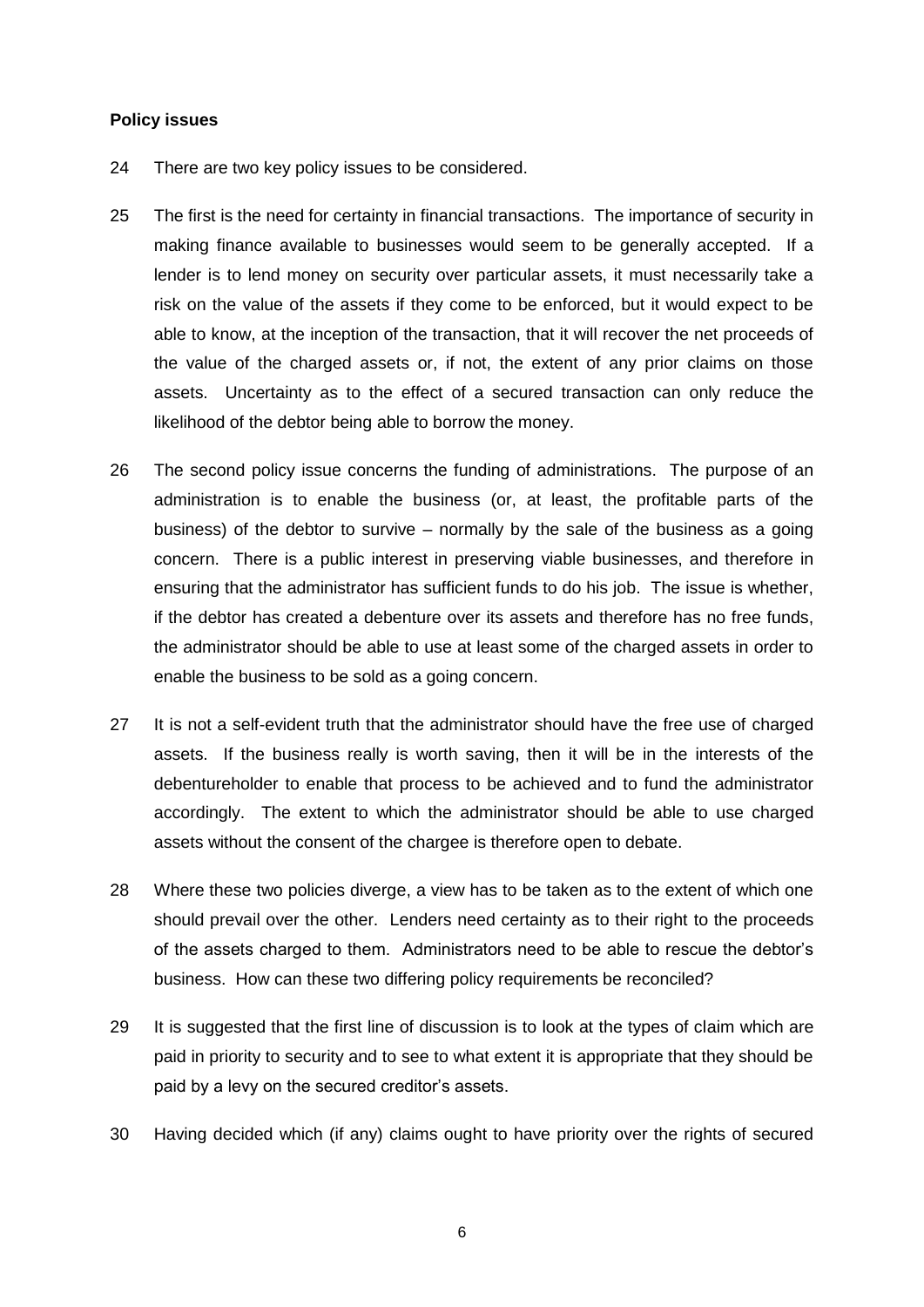creditors, it is then necessary to decide how best that should be achieved. We have considered three options:

- Option 1: to clarify the distinction between fixed and floating charges.
- Option 2: to identify particular assets out of which the levy should be paid.
- Option 3: to pay the levy as a small percentage of all charged assets, subject to a cap.

## **Option 1**

- 31 The first option is to clarify the law on whether a charge will be floating, rather than fixed. The law would broadly remain the same, but guidance would be given on areas where there are particular difficulties in practice.
- 32 There are very few cases on the topic, and in very few of those was there any real attempt at control. So clarification would be welcome about the extent to which, in particular types of transaction, the arrangements between the parties will constitute sufficient control by the creditor that the charge is fixed. For instance, the guidance could cover the extent to which the charge can remain fixed if the chargor can withdraw excess charged assets or substitute charged assets.<sup>9</sup>
- 33 The advantage of this approach is that it does not involve a wholesale review of the underlying issues. It can therefore be achieved more quickly than the other options. It can also, at least to some extent, preserve the status quo.
- 34 The disadvantage is that it does not deal with the underlying problems, and therefore the law would still be uncertain – even if less uncertain than before. Whether or not a charge is fixed or floating is such a fact-specific issue that it is difficult to achieve a great deal of certainty – even with guidance. This is particularly the case because the answer does not only depend on the way in which the documentation is drafted, but also on what happens subsequently. The practical difficulties involved in framing such guidance should not be underestimated, and non-legally binding guidance is of doubtful value.

<sup>&</sup>lt;sup>9</sup> It would also help if the regulations concerning financial collateral could be clarified.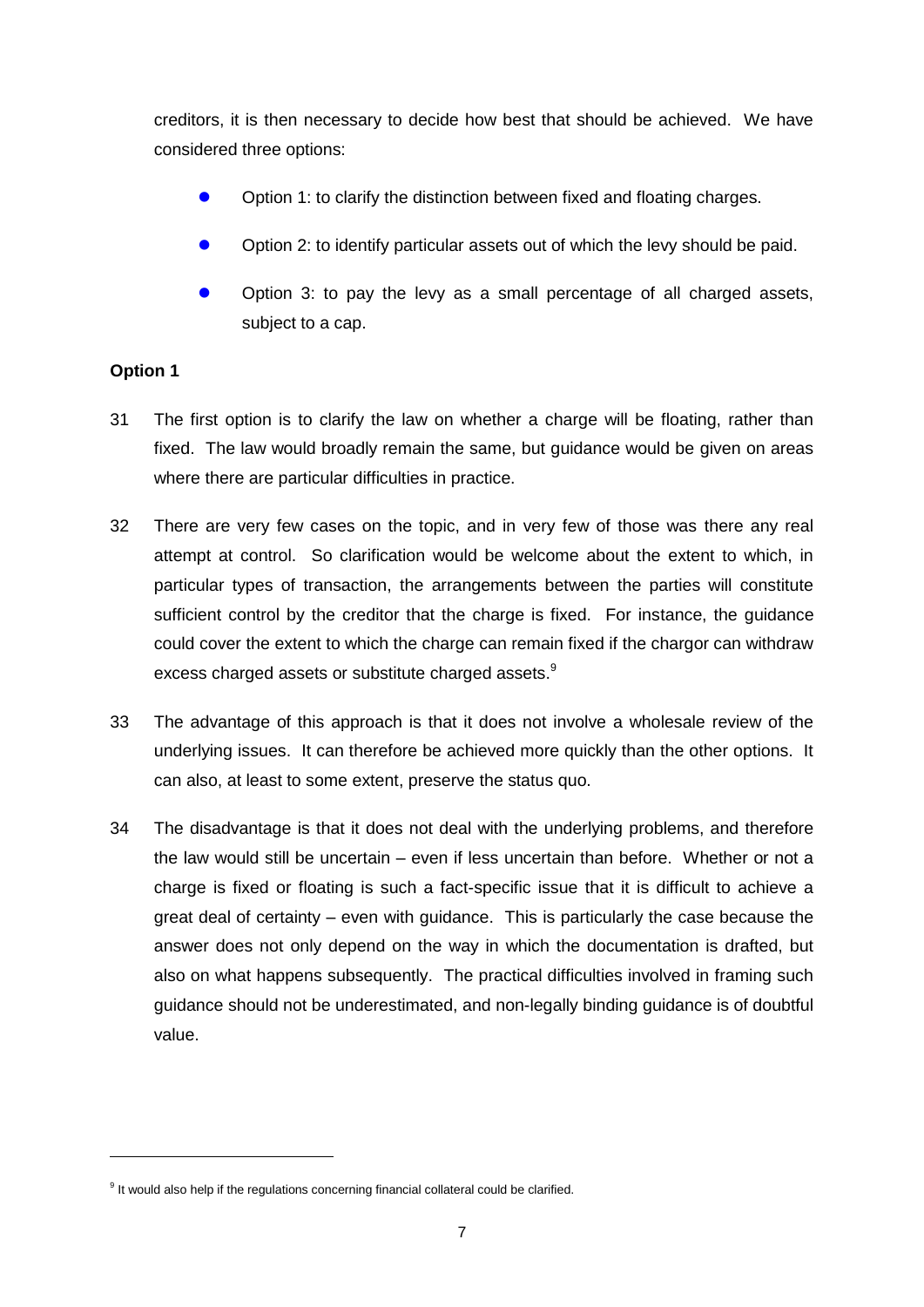## **Option 2**

- 35 The second option would be to do away with the necessity to distinguish between fixed and floating charges on insolvency, and to replace it with a requirement for those claims which it is decided ought to have priority to be paid out of certain assets.<sup>10</sup>
- 36 This could, for instance, provide for payment of these claims out of particular types of asset - for instance, stock-in-trade and receivables. An alternative approach would be to look, not at the nature of the asset, but at the nature of the chargor's use of the asset: whether it is a fixed or a current asset. Another possibility would be to combine the two.
- 37 One advantage of this approach is that it should produce more clarity than Option 1. And it has been used in other jurisdictions which have had to grapple with the same problem – New Zealand and Australia, although it is interesting that the ways they have tackled it are very different.<sup>11</sup>
- 38 A further advantage of this approach is that it might be said to reflect an argument that, if revolving assets can be used by the directors of the company whilst it is a going concern, they should also be capable of being used by its administrator once it has entered into insolvency proceedings. Those creditors that take security over revolving assets can be taken to have authorised the management and disposal of those assets not just whilst the company is a going concern, but also once it has entered into administration.
- 39 The problem with this approach is trying to decide which types of asset it should apply to. If a decision is to be made on the basis of the nature of the asset concerned, why is it that security over certain types of asset is somehow inferior to security over others?
- 40 If, alternatively, it is decided to distinguish between fixed and revolving assets, how will the distinction be drawn in practice? It is a very fact-specific distinction – depending on the nature of the business of the company concerned; and it is very difficult in practice to draw a clear dividing line between the two types of asset. In the event, the change in the law may replace one uncertain test with another.

 $10$  This would, of course, need to exclude financial collateral.

<sup>&</sup>lt;sup>11</sup> For New Zealand, see Companies Act 1993, Schedule 7, para 2(b). It is more complicated in Australia. See Duggan and Brown, *Australian Personal Property Securities Law* (LexisNexis Butterworths, 2012), 13.21-13.26.